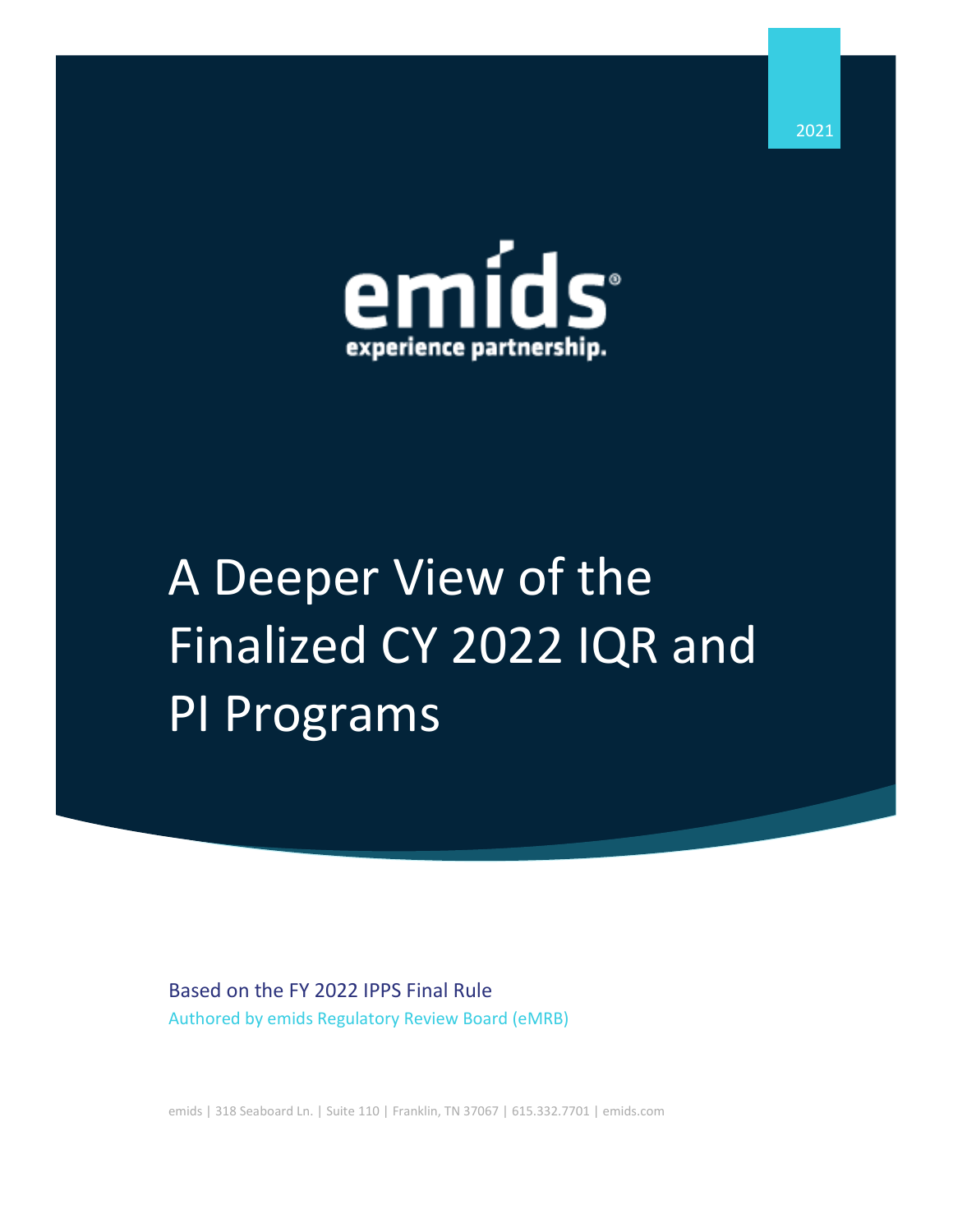

# Table of Contents

| The Promoting Interoperability (PI) Program Objective Measures, Attestations, and Scoring1 |
|--------------------------------------------------------------------------------------------|
|                                                                                            |
|                                                                                            |
|                                                                                            |
|                                                                                            |
|                                                                                            |
|                                                                                            |
|                                                                                            |
|                                                                                            |
|                                                                                            |
|                                                                                            |
|                                                                                            |
|                                                                                            |
|                                                                                            |
|                                                                                            |
|                                                                                            |
|                                                                                            |
|                                                                                            |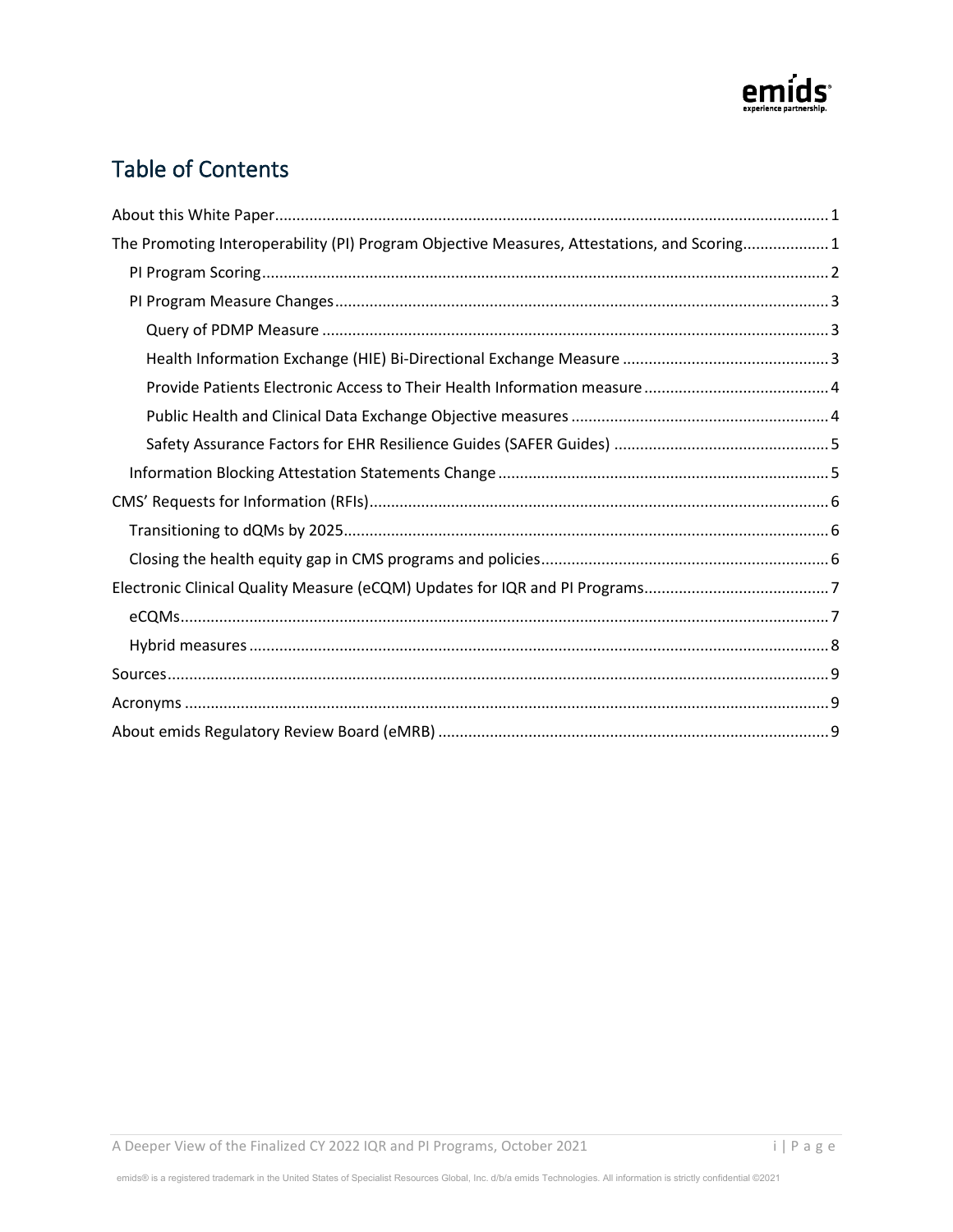

# About this White Paper

On August 2, 2021, CMS filed its annual Inpatient Prospective Payment System (IPPS) final rule [\(unpublished](https://public-inspection.federalregister.gov/2021-08888.pdf) version). Emphasis of this white paper is on the finalized updates to the Promoting Interoperability (PI) Program, the electronic Clinical Quality Measures (eCQMs) for the Inpatient Quality Reporting (IQR) and PI Programs; and briefings on CMS' requests for information to advance digital quality measures (dQMs) and close the health equity gap in CMS hospital quality programs.

For highlights of content provided in this white paper, please refer to the associated blog posted on emids website: [Taking a Look at the Finalized CY 2022 IQR and PI Programs.](https://www.emids.com/a-look-at-the-finalized-2022-iqr-and-pi-programs/)

# The Promoting Interoperability (PI) Program Objective Measures, Attestations, and Scoring

Changes finalized for the Promoting Interoperability (PI) Program reporting in calendar year (CY) 2022 (or otherwise noted) are:

- A minimum threshold increase from 50 to 60 points to be considered a Meaningful electronic health record (EHR) User.
- An information blocking attestation requirement for only Statement 1.
- An EHR reporting period increase, beginning with CY 2024, from a minimum of any continuous 90 day period to any continuous 180-day period for new and returning EHs and CAHs.
- An increase in bonus points from five to ten for the Query of Prescription Drug Monitoring Program (PDMP) measure.
- A new optional bi-directional exchange measure worth 40 points.
- A Yes attestation requirement reporting change from two of any six to four specific Public Health measures; with two optional.
- A new attestation requirement for completing an annual assessment of all nine Safety Assurance Factors for EHR Resilience Guides (SAFER Guides) during the EHR reporting period.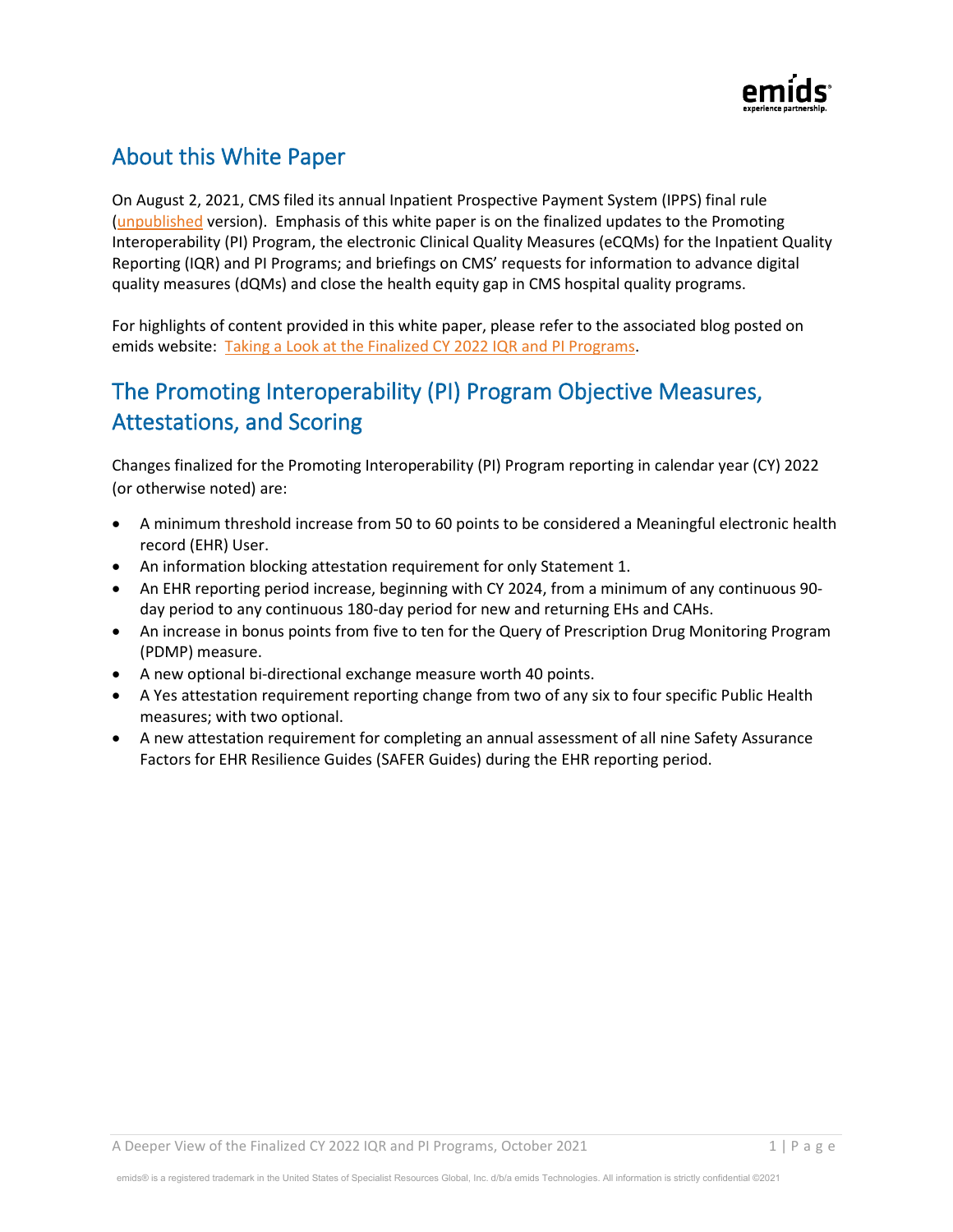

# PI Program Scoring

The following table provides an update to the points available for the PI program objectives and measures as finalized for CY 2022.

| FY 2022 IPPS Final Rule: Medicare Promoting Interoperability Program<br>Performance-Based Scoring Methodology for EHR Reporting Period in CY 2022 |                                             |                                 |                      |  |  |  |  |
|---------------------------------------------------------------------------------------------------------------------------------------------------|---------------------------------------------|---------------------------------|----------------------|--|--|--|--|
| <b>Objective</b>                                                                                                                                  | <b>Measure</b>                              | <b>Maximum</b><br><b>Points</b> | <b>Provisions</b>    |  |  |  |  |
|                                                                                                                                                   | e-Prescribing                               | 10 points                       | No Change            |  |  |  |  |
| <b>Electronic</b><br>Prescribing                                                                                                                  | Bonus: Query of PDMP (Yes/No                | 10 points                       |                      |  |  |  |  |
|                                                                                                                                                   | Attestation)                                | (bonus)*                        | Change               |  |  |  |  |
|                                                                                                                                                   | Support Electronic Referral Loops by        | 20 points                       |                      |  |  |  |  |
|                                                                                                                                                   | Sending Health Information                  |                                 | No Change            |  |  |  |  |
|                                                                                                                                                   | Support Electronic Referral Loops by        |                                 | No Change            |  |  |  |  |
| <b>Health Information</b>                                                                                                                         | Receiving and Reconciling Health            | 20 points                       |                      |  |  |  |  |
| <b>Exchange</b>                                                                                                                                   | Information                                 |                                 |                      |  |  |  |  |
|                                                                                                                                                   | <b>OR</b>                                   |                                 |                      |  |  |  |  |
|                                                                                                                                                   | Health Information Exchange Bi-Directional  | 40 points*                      | <b>New</b>           |  |  |  |  |
|                                                                                                                                                   | Exchange* (Yes/No Attestation)              |                                 |                      |  |  |  |  |
| <b>Provider to Patient</b>                                                                                                                        | Provide Patients Electronic Access to Their | 40 points                       | <b>Not Finalized</b> |  |  |  |  |
| <b>Exchange</b>                                                                                                                                   | <b>Health Information</b>                   |                                 |                      |  |  |  |  |
|                                                                                                                                                   | Required: Report the following 4            |                                 | Change               |  |  |  |  |
|                                                                                                                                                   | measures:* (Yes/No Attestation)             |                                 |                      |  |  |  |  |
|                                                                                                                                                   | • Syndromic Surveillance Reporting          |                                 |                      |  |  |  |  |
|                                                                                                                                                   | • Immunization Registry Reporting           | 10 points                       |                      |  |  |  |  |
| <b>Public Health and</b>                                                                                                                          | • Electronic Case Reporting                 |                                 |                      |  |  |  |  |
| <b>Clinical Data</b>                                                                                                                              | · Electronic Reportable Laboratory Result   |                                 |                      |  |  |  |  |
| <b>Exchange</b>                                                                                                                                   | Reporting                                   |                                 |                      |  |  |  |  |
|                                                                                                                                                   | Optional: Report 1 of the following         |                                 |                      |  |  |  |  |
|                                                                                                                                                   | measures: (Yes/No Attestation)              | 5 points                        | Change               |  |  |  |  |
|                                                                                                                                                   | . Public Health Registry Reporting          | (bonus)*                        |                      |  |  |  |  |
|                                                                                                                                                   | • Clinical Data Registry Reporting          |                                 |                      |  |  |  |  |
|                                                                                                                                                   | Security Risk Assessment (Yes/No            | No Points                       | No Change            |  |  |  |  |
| <b>Protect Patient</b>                                                                                                                            | Attestation)                                |                                 |                      |  |  |  |  |
| <b>Health Information</b>                                                                                                                         | Safety Assurance Factors for EHR Resilience | No Points                       |                      |  |  |  |  |
|                                                                                                                                                   | Guides (SAFER Guides) (Yes/No Attestation)  |                                 | <u>New</u>           |  |  |  |  |
| <b>Notes:</b>                                                                                                                                     |                                             |                                 |                      |  |  |  |  |
| The Security Risk Analysis measure, SAFER Guides measure, and attestations                                                                        |                                             |                                 |                      |  |  |  |  |
| required by section 106(b)(2)(B) of Medicare Access and CHIP Reauthorization                                                                      |                                             |                                 |                      |  |  |  |  |
| Act of 2015 (MACRA) are required but will not be scored.                                                                                          |                                             |                                 |                      |  |  |  |  |
| eCQM measures are required but will not be scored.                                                                                                |                                             |                                 |                      |  |  |  |  |
| *Signifies a final policy adopted in the FY 2022 IPPS final rule.                                                                                 |                                             |                                 |                      |  |  |  |  |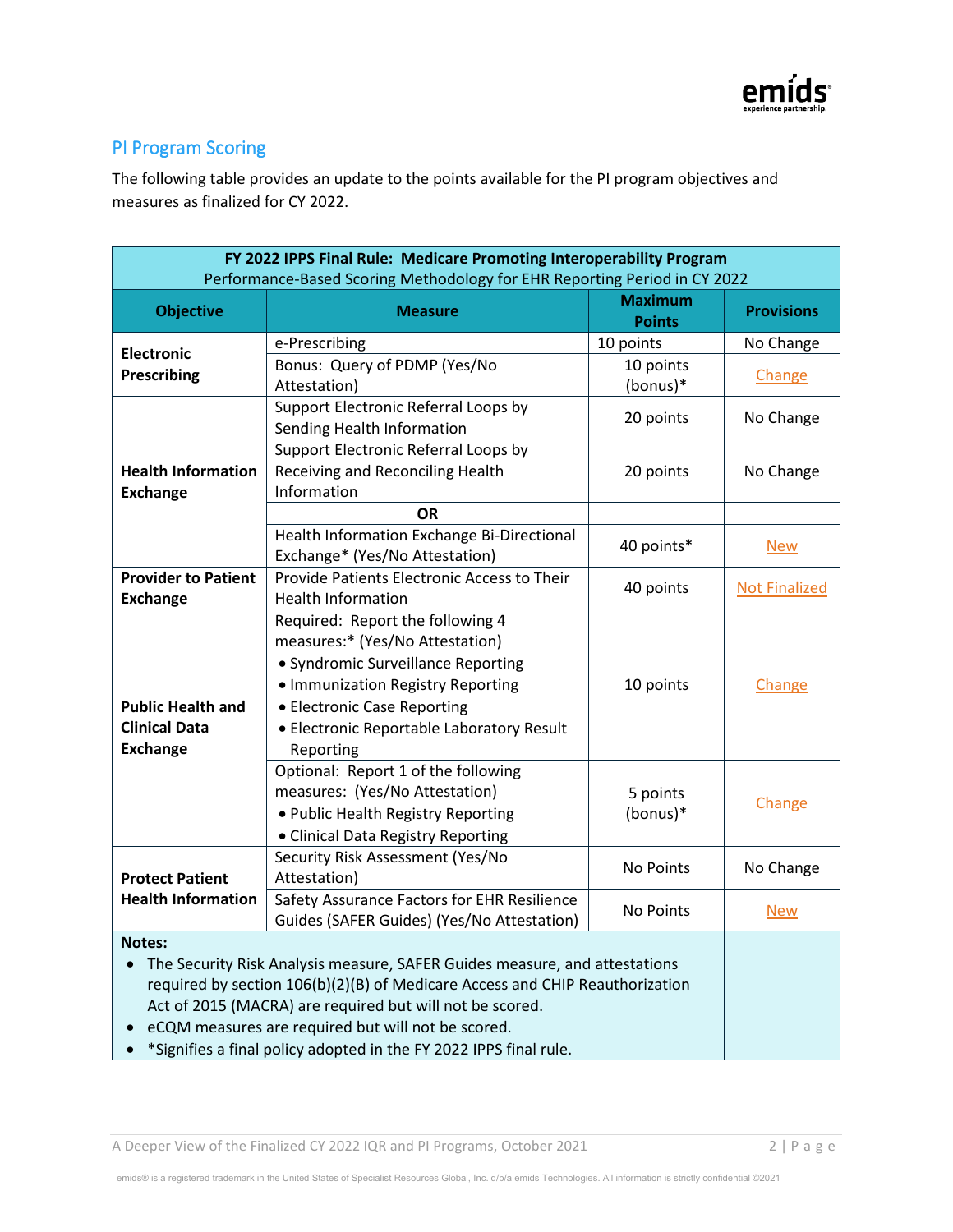

## *PI Scoring Considerations*

- Organizations will need to assess what measures require further adoption efforts in order to increase points from 50 to the newly required minimum threshold of 60.
- EHs/CAHs can report the two existing HIE measures at 20 points each, and associated exclusions; or choose the new alternative measure. Total points for the HIE objective cannot exceed 40 points.
- If an organizations is unable to attest to the four required public health and clinical data objective measures or are not eligible for exclusions, they would not be able to count points for the other objectives and measures and would receive a score of zero points for the PI program.
- If organizations claim applicable exclusions for all four required public health measures, CMS will redistribute the points to the Provider to Patient Exchange objective.

## PI Program Measure Changes

## **Query of PDMP Measure**

CMS is maintaining the Electronic Prescribing Objective's Query of Prescription Drug Monitoring Program (PDMP) measure as optional for CY 2022 and has increased its available bonus from five to ten points. That makes a total of 20 points available for this objective and it is in alignment with the clinician Merit-based Incentive Payment System (MIPS) Promoting Interoperability (PI) performance category.

## *Considerations*

- With current efforts to improve the technical foundation for EHR-PDMP integration, the Medicaid provider provisions in the SUPPORT for Patients and Communities Act, the ongoing review of alternative measure approaches, and stakeholder concerns about the current readiness across states for implementation of the existing measure, CMS states that at least one more year is needed prior to potentially requiring the Query of PDMP measure.
- While this remains a yes/no attestation measure, EHs and CAHs will need to have supporting documentation to ensure the system is working as required.

## **Health Information Exchange (HIE) Bi-Directional Exchange Measure**

CMS is adding this new HIE measure as a yes/no attestation to the HIE objective as an optional alternative to the two existing measures beginning with the EHR reporting period in CY 2022. This measure will be worth 40 points. EHs/CAHs can report the two existing measures at 20 points each, and associated exclusions; or choose this new alternative measure. Total points for the HIE objective cannot exceed 40 points. A similar measure was also included in the MIPS PI performance category for CY 2021 reporting.

- The new optional measure requires bi-directional engagement be enabled for all unique patients admitted to or discharged from the EH or CAH inpatient or emergency department and all unique patient records stored or maintained in the EHR for these departments during the EHR reporting period **without** exclusion, exception, or allowances made for partial credit.
- The new measure is more expansive than the denominators of the two existing HIE measures. It would include transitions and referrals where the recipient of the transition of care may be unknown; where the EH or CAH may not be the referring health care provider; where the transition of care may happen outside the scope of the EHR reporting period; and potentially other scenarios.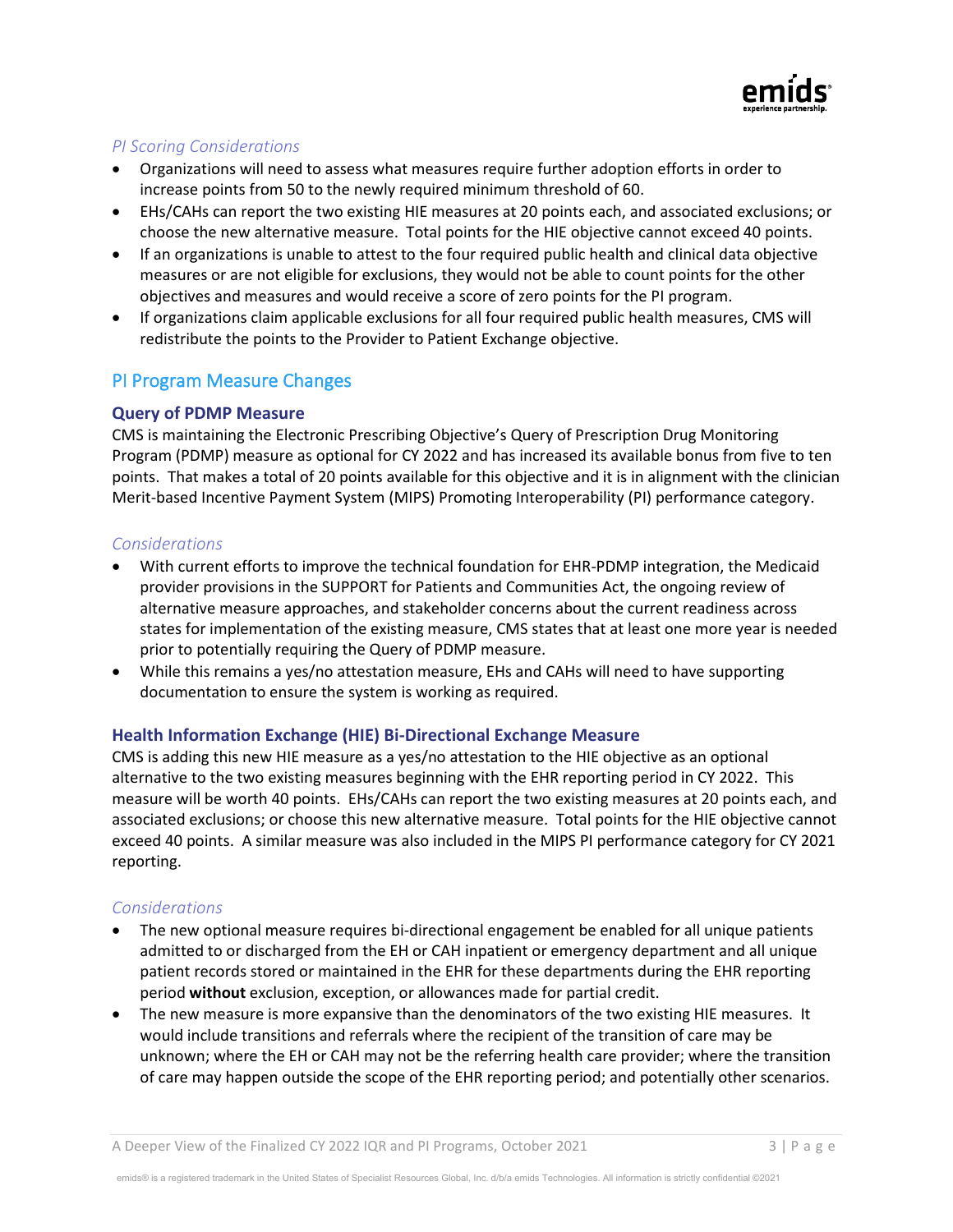

- Some HIE arrangements may not have the capacity to enable bi-directional exchange for all unique patients and would not meet the standard described in the attestation statements required to fulfill the measure.
- CMS would exclude exchange networks that only support information exchange between affiliated entities, or networks that only facilitate sharing between health care providers that use the same EHR vendor.
- A provider's EHR could generate a Consolidated Clinical Document Architecture (C-CDA) using a certified health IT module, and subsequently transmit that document to an HIE using technology that is not part of a certified health IT module. The measure does not limit EHs or CAHs to the use of a single solution for all instances of bi-directional exchange.
- Functional requirements described in the attestations would be satisfied by the ability for certified EHR technology (CEHRT) to send a C-CDA to an HIE for every patient encounter, transition, or referral; and the ability to retrieve a C-CDA from an HIE using CEHRT when a patient arrives for an encounter, referral, or transition.

#### **Provide Patients Electronic Access to Their Health Information measure**

CMS did not finalize their proposal to modify the Provide Patients Electronic Access to Their Health Information measure, which would have required EHs and CAHs to ensure patient health information remains available for patients to access indefinitely and to make data available for encounters with a date of service on or after January 1, 2016, beginning with the EHR reporting period in CY 2022.

#### **Public Health and Clinical Data Exchange Objective measures**

Beginning with the EHR reporting period in CY 2022, CMS is requiring EHs and CAHs to report a "yes" on four of the six existing Public Health and Clinical Data Exchange Objective measures or requesting the applicable exclusions for a total of ten points. The remaining two measures are optional and available to select one of the two for an additional five bonus points; bonus points cannot exceed a total of five points and there are no exclusions.

The four required measures are: Syndromic Surveillance Reporting, Immunization Registry Reporting, Electronic Case Reporting, and Electronic Reportable Laboratory Result Reporting. The two optional measures are: Public Health Registry Reporting and Clinical Data Registry Reporting.

- While the need to have the right data is important, placing the weight of having to submit all four when CMS reduced this measure to only requiring two is quite hefty. Organizations now have to work with state agencies, vendors, and registries to ensure they can meet the requirement.
- For providers who are only just now beginning to address these changes (towards the end of third quarter 2021), there is very limited time to implement all the changes required to ensure full compliance with this criterion of the Medicare PI program.
- Organizations will have to set up their information technology (IT) systems to send data to the National Syndromic Surveillance Program (NSSP), Electronic Case Reporting (eCR), Immunization Information Systems (IIS), and Electronic Laboratory Reporting (ELR). Doing so will entail both IT and administrative effort.
- EHR systems need to be certified to the appropriate Office of the National Coordinator for Health Information Technology (ONC) criteria. For example, for the **Electronic Case Reporting** measure, Health IT developers have until December 31, 2022, to make certified technology available to the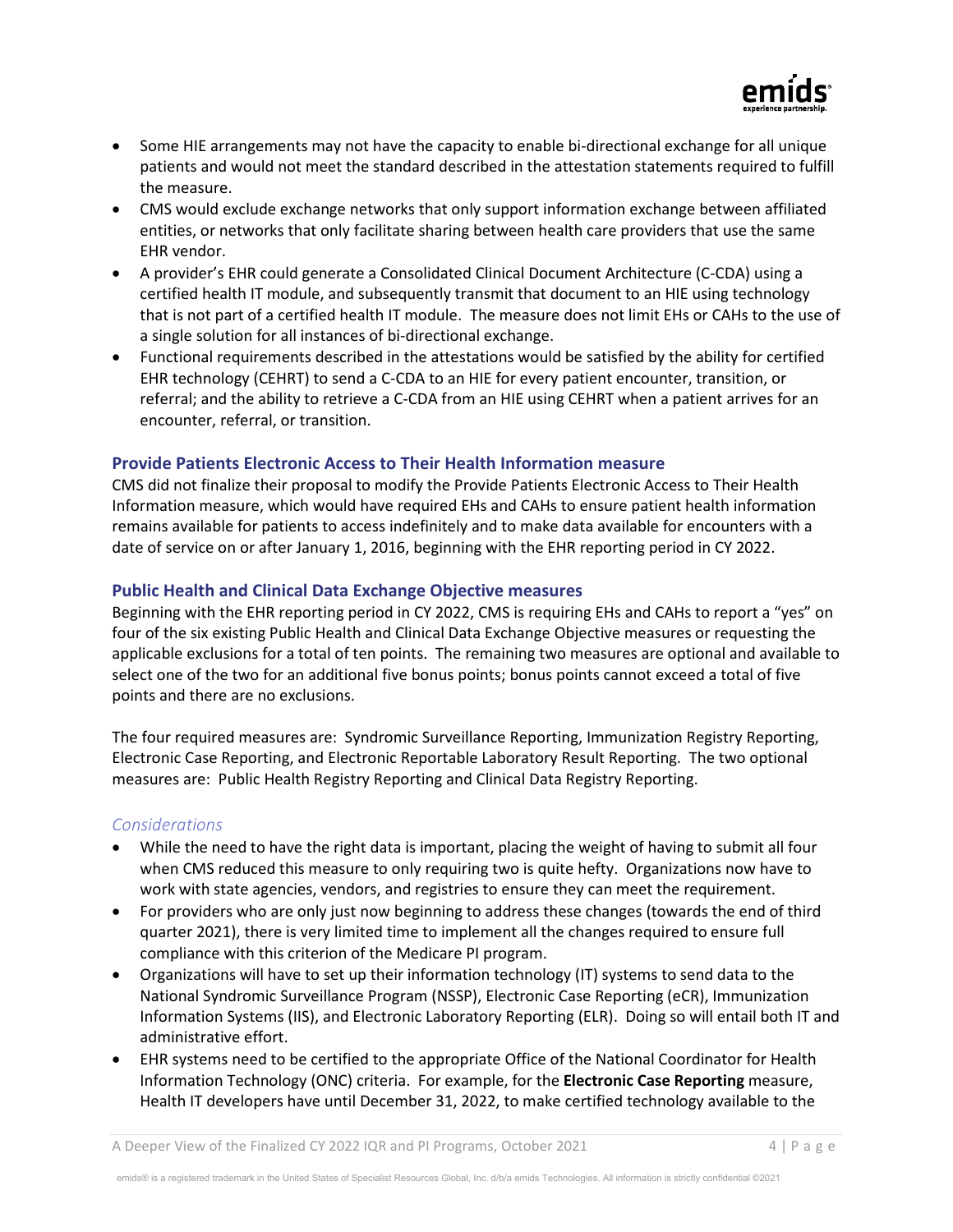

new certification criteria. EHs and CAHs will need to coordinate timing of their 90-day EHR reporting period in CY 2022 with their EHR vendor's eCR capabilities.

- Change to **Syndromic Surveillance Reporting** measure requires that the data for submission to NSSP needs to be sourced from the Emergency Department (ED), place of service 23. This could pose a challenge for hospitals who have an outsourced ED, in order to be able to set up data collation and reporting.
- For the **Immunization Registry Reporting** measure, organizations will need to work on IT upgrades to allow for bi-directional feeds.

## **Safety Assurance Factors for EHR Resilience Guides (SAFER Guides)**

CMS added a new measure to the Protect Patient Health Information objective that requires EHs and CAHs to attest to having completed an annual assessment of the ONC-released Safety Assurance Factors for EHR Resilience (SAFER) Guides beginning with the EHR reporting period in CY 2022. An EH or CAH must attest "yes/no" to having conducted an annual self-assessment of all nine SAFER Guides at any point during the calendar year of the EHR reporting period. This measure is required, but in CY 2022 it will not be scored, and reporting "yes" or "no" will not affect the total score for the PI Program. The goal of this measure is for EHs and CAHs to regularly assess their progress and status on important facets of patient safety.

SAFER Guides is a series of nine user guides that support hospitals' ability to address EHR safety in three areas.

- Foundational: High priority practices; organizational responsibilities.
- Infrastructure: Contingency planning; system configuration; system interfaces.
- Clinical Process: Patient identification; computerized provider order entry (CPOE) with decision support; test results reporting with follow-up; clinician communication.

#### *Considerations*

- The self-assessment does not require an organization to confirm it has implemented each practice fully in all areas, nor will the organization be scored on how many of the practices the organization has fully implemented.
- Several of the SAFER Guides require an initial assessment that may not change significantly unless an EH or CAH made significant system upgrades or a transition between systems.
- Organizations that opt to perform their own security risk assessments (SRAs) would need to ensure they also incorporate SAFER Guides. Likewise, third party vendors that perform SRA on behalf of the EH/CAH would need to do the same.

# Information Blocking Attestation Statements Change

CMS will only require attesting to the information blocking Statement 1 and has removed Statements 2 and 3 from the PI Program's prevention of information blocking requirement beginning with the CY 2022 EHR reporting period. CMS has also modified the definition of "Meaningful EHR User".

- **Statement 1**: Did not knowingly and willfully take action (such as to disable functionality) to limit or restrict the compatibility or interoperability of certified EHR technology.
- **EHR Meaningful User**: Number (ii) of the Meaningful EHR User definition was modified from "Support for health information exchange and the prevention of information blocking" to "Actions to limit or restrict the compatibility or interoperability of CEHRT."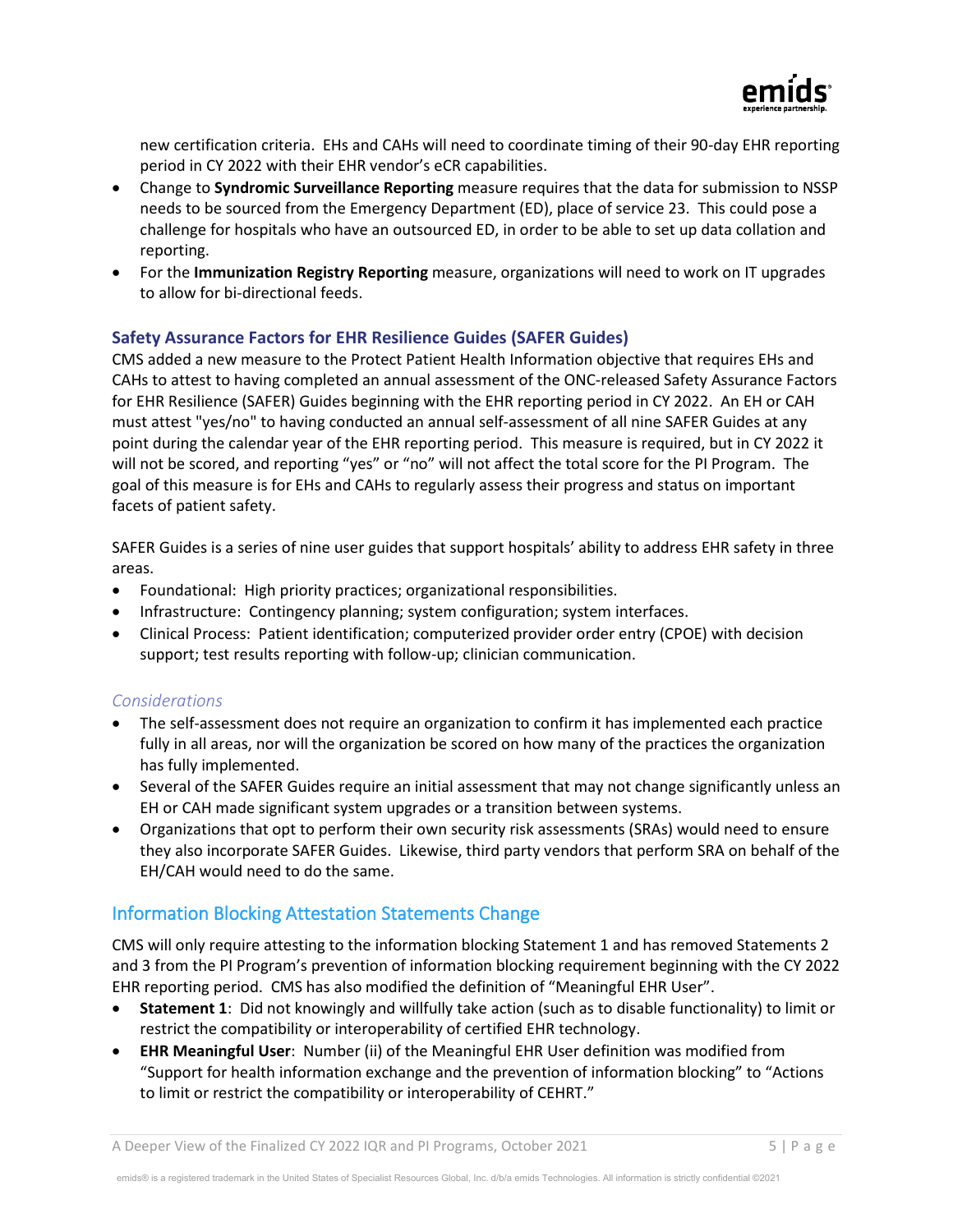

# CMS' Requests for Information (RFIs)

# Transitioning to dQMs by 2025

CMS intends to fully transition to digital quality measures (dQMs) by 2025 and is considering defining and developing dQM software as end-to-end measure calculation solutions that retrieve data from primarily Fast Healthcare Interoperability Resources (FHIR)-based resources maintained by providers, payers, CMS, and others; calculate measure score(s), and produce reports.

CMS requested comments on four potential future actions to enable the transformation:

- 1) Leverage and advance standards for digital data and obtain all EHR data required for quality measures via provider FHIR-based Application Programming Interfaces (APIs).
- 2) Redesign quality measures to be self-contained tools.
- 3) Better support data aggregation.
- 4) Work to align measure requirements across CMS reporting programs, other Federal programs and agencies, and the private sector where appropriate.

CMS will continue working with other agencies and stakeholders to coordinate and inform any potential transition to dQMs by 2025; and will consider and address commenters input through separate and future notice-and-comment rulemaking.

## *Considerations*

• The healthcare industry has made some progress in transitioning to dQMs for process measures, but the outcome measures will be more complex. Clinical data has a lot more nuanced context for computing the quality measures and currently, the FHIR resources do not adequately describe all the data elements that are available or required for these measures.

# Closing the health equity gap in CMS programs and policies

CMS intends to close the health equity gap in CMS programs and policies by making reporting of health disparities based on social risk factors and race and ethnicity more comprehensive and actionable for hospitals, providers, and patients.

In the FY 2022 IPPS proposed rule, CMS requested comments on three potential future expansions of the CMS Disparity Methods, including:

- Future potential stratification of quality measure results by race and ethnicity.
- Improving demographic data collection.
- The potential creation of a Hospital Equity Score to synthesize results across multiple social risk factors.

CMS will continue working with hospitals, the public, and other key stakeholders to identify policy solutions that achieve the goals of attaining health equity for all patients through additional RFIs and future rulemaking.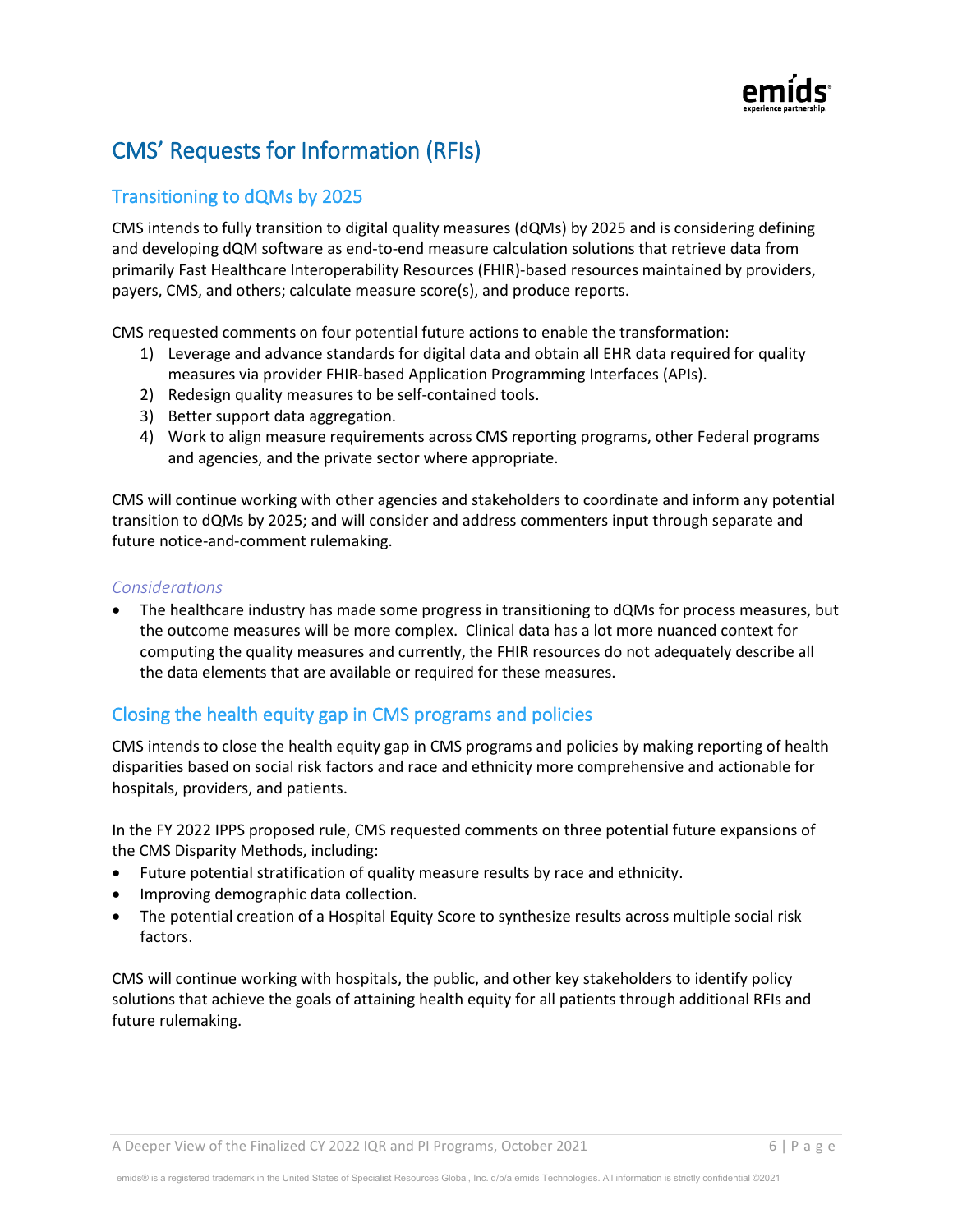#### *Considerations*

• As with any changes in CMS programs, it is important to look at data standardization and recommendation of measures that would be appropriate to utilize for health equity.

# Electronic Clinical Quality Measure (eCQM) Updates for IQR and PI Programs

# eCQMs

CMS is removing three eCQMs beginning in CY 2024 and adding two new eCQMs in CY 2023 reporting year; and they are requiring EHs and CAHs to use only certified technology updated consistent with the 2015 Edition Cures Update to submit eCQM data beginning in CY 2023.

| eCQMs for EHs and CAHs in Calendar Years (CY) 2022, 2023, and 2024 for IQR and PI Programs |                |                |                             |                                                                          |             |  |  |
|--------------------------------------------------------------------------------------------|----------------|----------------|-----------------------------|--------------------------------------------------------------------------|-------------|--|--|
| <b>CY 2022</b>                                                                             | <b>CY 2023</b> | <b>CY 2024</b> | <b>Short</b><br><b>Name</b> | <b>Measure Name</b>                                                      | <b>NQF#</b> |  |  |
| 2022                                                                                       | 2023           | Removed        | $ED-2$                      | Admit Decision Time to ED Departure Time for<br><b>Admitted Patients</b> | 0497        |  |  |
| 2022                                                                                       | 2023           | Removed        | <b>PC-05</b>                | <b>Exclusive Breast Milk Feeding</b>                                     | 0480        |  |  |
| 2022                                                                                       | 2023           | 2024           | <b>STK-02</b>               | Discharged on Antithrombotic Therapy                                     | 0435        |  |  |
| 2022                                                                                       | 2023           | 2024           | <b>STK-03</b>               | Anticoagulation Therapy for Atrial Fibrillation/Flutter                  | 0436        |  |  |
| 2022                                                                                       | 2023           | 2024           | <b>STK-05</b>               | Antithrombotic Therapy by the End of Hospital Day<br>Two                 | 0438        |  |  |
| 2022                                                                                       | 2023           | Removed        | STK-06                      | Discharged on Statin Medication                                          | 0439        |  |  |
| 2022                                                                                       | 2023           | 2024           | $VTE-1$                     | <b>Venous Thromboembolism Prophylaxis</b>                                | 0371        |  |  |
| 2022                                                                                       | 2023           | 2024           | $VTE-2$                     | <b>Intensive Care Unit Venous Thromboembolism</b><br>Prophylaxis         | 0372        |  |  |
| 2022                                                                                       | 2023           | 2024           | Safe Use<br>of Opioids      | Safe Use of Opioids - Concurrent Prescribing                             | 3316e       |  |  |
|                                                                                            | 2023           | 2024           | <b>HH-02</b>                | Hospital Harm - Severe Hyperglycemia Measure*                            | 3533e       |  |  |
|                                                                                            | 2023           | 2024           | <b>HH-01</b>                | Hospital Harm - Severe Hyperglycemia Measure*                            | 3503e       |  |  |

The following table provides a view of the eCQMs required for reporting in CY 2022, 2023, and 2024.

**Note**: The \* indicates new eCQMs for 2023, and Blue font indicates the 8 eCQMs for CY 2024 and subsequent years.

- After considering stakeholder concerns, CMS did not finalize their proposal to remove the STK-03 eCQM and will retain this eCQM in the IQR and PI programs' measure set.
- CMS finalized the adoption of two additional eCQMs beginning with CY 2023. EHs and CAHs can self-select to report on one, both, or neither of the two new eCQMs as they are only required to report on: (a) Three self-selected eCQMs and (b) the Safe Use of Opioids—Concurrent Prescribing eCQM (Safe Use eCQM), for a total of four eCQMs.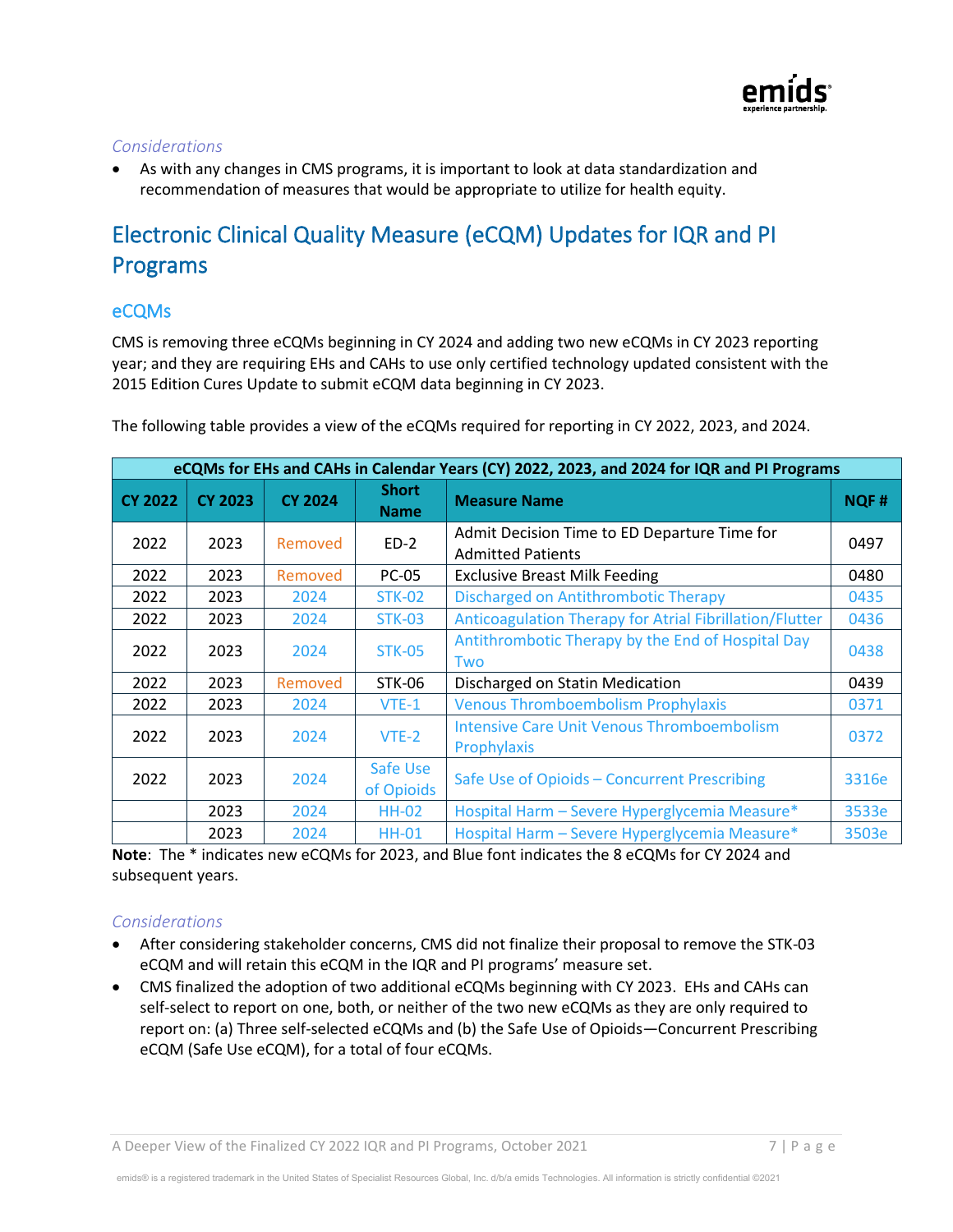

## Hybrid measures

CMS is adopting a second Hybrid Measure, the Hybrid Hospital-Wide Mortality (Hybrid HWM) measure. It will have one volunteer reporting period and timing for mandatory reporting is aligned with the Hybrid Hospital-Wide Readmission (Hybrid HWR) measure. Payment determination will be affected beginning in FY 2026.

The first Hybrid measure CMS adopted for reporting in the IQR program is the Hybrid HWR measure. Implementation of this measure started with two voluntary reporting periods which are running from July 1, 2021 through June 30, 2022, and from July 1, 2022 through June 30, 2023. Hospitals will then be required to report the Hybrid HWR measure beginning with the reporting period which runs from July 1, 2023 through June 30, 2024, impacting the FY 2026 payment determination and subsequent years.

In the FY 2022 IPPS final rule, CMS finalized adoption of the Hybrid HWM measure into the Hospital IQR Program, beginning with voluntary reporting period which would run from July 1, 2022 through June 30, 2023, followed by mandatory reporting beginning with the reporting period which runs July 1, 2023 through June 30, 2024, affecting the FY 2026 payment determination, and subsequent years.

The Hybrid HWM measure uses three main sources of data for the calculation of the measure: (1) Medicare Part A claims data; (2) a set of core clinical data elements from a hospital's EHR; and (3) mortality status obtained from the Medicare Enrollment Database. The Hybrid HWM measure uses nine of the ten core clinical data elements used for reporting on the Hybrid HWR measure, with platelets being the only additional data element used specifically for the Hybrid HWM measure.

CMS will allow hospitals to submit a patient's core clinical data element (CCDE) and linking variables for both the Hybrid HWM and HWR measures using a single submission to further minimize provider burden related to reporting of these measures.

- As with the Hybrid HWR measure, it would be beneficial for organizations to take part in voluntary submission of the Hybrid HWM measure as CMS will provide organizations with a feedback report.
- Even though the Hybrid measure is not classified as an eCQM, the effort to map, extract and validate core clinical data elements from the EHR will be similar to eCQMs.
- As an example, hospitals over the years have added more values for labs and vital signs since the original EHR build, causing challenges in capturing all the right values when mapping the Hybrid measure. This takes some time and testing, which is one reason why CMS is giving hospitals the voluntary time period to address potential data collection issues before mandatory reporting is required.
- CMS states that EHR data elements used in the measure specifications were readily available for the patient population and feasibly extracted from most commercial EHR systems, but there will still be an impact to hospital resources to capture and report the data.